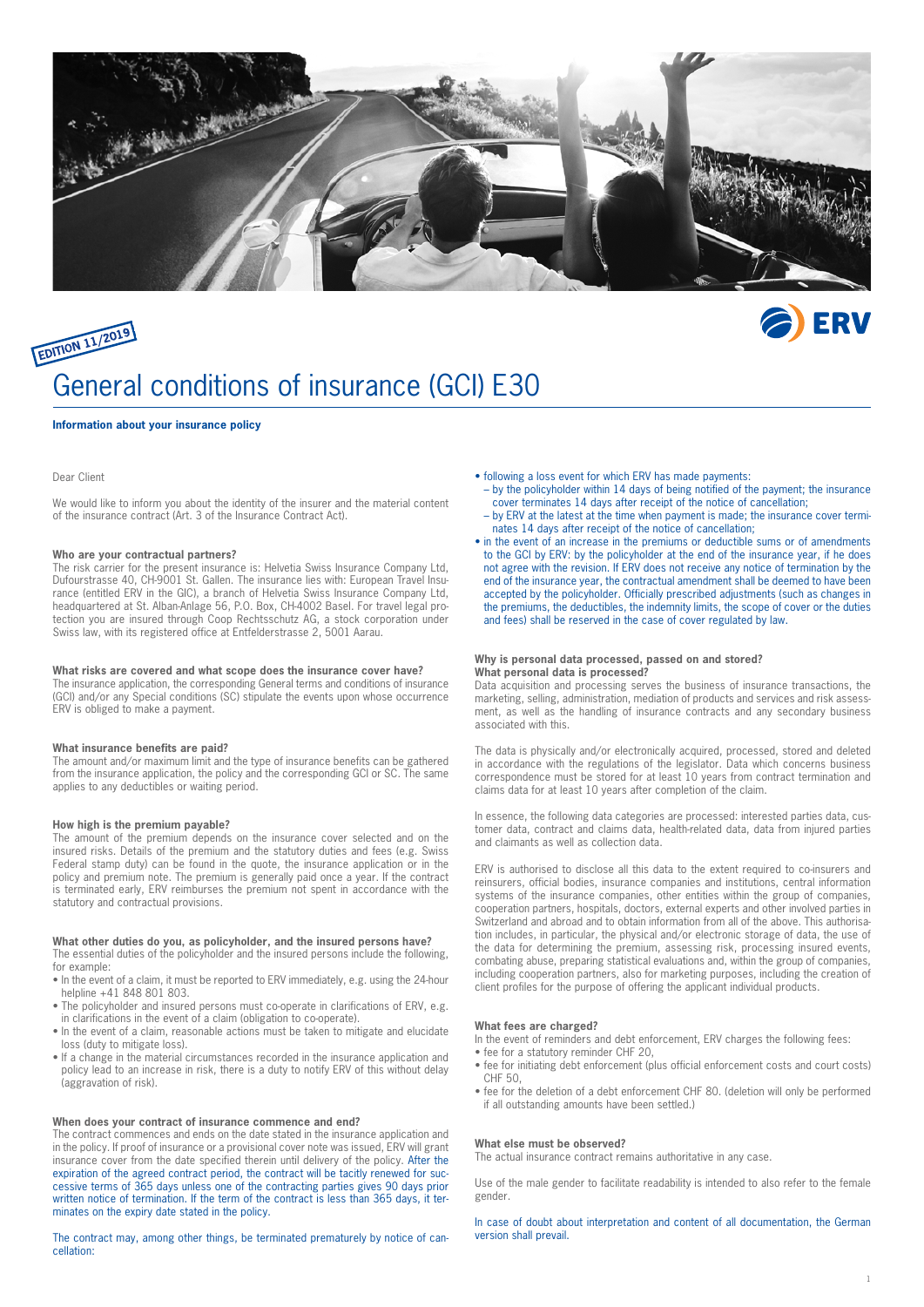### **GENERAL CONDITIONS OF INSURANCE (GCI) E30**

- **1 GENERAL PROVISIONS FOR ALL TRAVEL INSURANCES**
- **2 CANCELLATION COSTS**
- **3 SOS PROTECTION FOR UNFORESEEN INCIDENTS DURING THE TRIP**
- **4 SOS PROTECTION AT HOME**
- **5 EXAMINATION GUARANTEE**
- **6 DOG & CAT EXTENSION OF COVER**
- **7 REPLACEMENT TRIP**
- **8 MOTOR VEHICLE BREAKDOWN ASSISTANCE**
- **9 EXCESS GUARANTEE FOR HIRED VEHICLES**
- **10 BAGGAGE**
- **11 BAGGAGE DURING TRANSPORT**
- **12 TRAVEL LEGAL PROTECTION**
- **13 MEDICAL/GUEST INSURANCE**
- **14 MEDICAL AND HOSPITAL EXPENSES WORLDWIDE**
- **15 PERSONAL ACCIDENT**
- **16 AIR ACCIDENT**
- **17 AIRLINE AND SERVICE PROVIDER INSOLVENCY PROTECTION**
- **18 VOLCANIC ERUPTION AND NATURAL DISASTERS**
- **19 FLIGHT DELAY**
- **20 GLOSSARY**

#### **PACKAGE OPTIONS**

**1 General provisions**

All packages are covered by par.

| ı<br>20                 | General provisions<br><b>Glossary</b>                        |                         |                   |                       |                     |                        |           |                                            |
|-------------------------|--------------------------------------------------------------|-------------------------|-------------------|-----------------------|---------------------|------------------------|-----------|--------------------------------------------|
|                         | and also                                                     | MULTI TRIP COMFORT      | MULTI TRIP CLEVER | SINGLE TRIP CLEVER    | SINGLE TRIP COMRORT | SINGLE TRIP KEY PERSON | EASY TRIP | SUPPLEMENTARY PACKAGE<br><b>WORRY-FREE</b> |
| $\mathbf{2}$            | <b>Cancellation costs</b>                                    | $\boldsymbol{\times}$   | $\times$          | $\boldsymbol{\times}$ | $\times$            | ×                      | $\times$  |                                            |
| $\overline{\mathbf{3}}$ | <b>SOS protection for unforeseen</b>                         |                         |                   |                       |                     |                        |           |                                            |
|                         | incidents during the trip                                    | ×                       | $\times$          | ×                     | $\times$            | ×                      | $\times$  |                                            |
| 4                       | <b>SOS protection at home</b>                                | ×                       | $\mathsf{x}$      | ×                     | $\mathsf{x}$        | ×                      |           |                                            |
| 6                       | Dog & cat extension of cover                                 | ×                       |                   | $\times$              |                     |                        |           | ×                                          |
| 7                       | <b>Replacement trip</b>                                      | ×                       | $\times$          |                       |                     |                        |           |                                            |
| 9                       | <b>Excess guarantee for hired vehicles</b>                   | $\overline{\mathsf{x}}$ |                   |                       |                     |                        |           |                                            |
| 10                      | <b>Baggage</b>                                               | ×                       |                   | ×                     |                     |                        |           | $\mathsf{x}$                               |
| 11                      | <b>Baggage during transport</b>                              | ×                       | $\times$          | $\mathsf{x}$          |                     |                        |           | ×                                          |
| 12                      | <b>Travel legal protection</b>                               | ×                       |                   | ×                     |                     |                        |           | $\overline{\mathsf{x}}$                    |
| 14                      | <b>Medical and hospital expenses</b>                         |                         |                   |                       |                     |                        |           |                                            |
|                         | worldwide                                                    | ×                       |                   | $\times$              |                     |                        |           | ×                                          |
| 16                      | <b>Air accident</b>                                          | $\mathsf{x}$            | $\times$          |                       |                     |                        |           |                                            |
| 17                      | <b>Airline and service provider</b><br>insolvency protection | ×                       |                   | $\mathsf{x}$          |                     |                        |           | ×                                          |
| 18                      | <b>Volcanic eruption and</b><br>natural disasters            | ×                       |                   | $\times$              |                     |                        |           | ×                                          |
| 19                      | <b>Flight delay</b>                                          | $\overline{\mathsf{x}}$ | $\times$          | $\times$              | $\mathsf{x}$        |                        |           | $\mathsf{x}$                               |

The following general provisions and the glossary apply to all types of travel insurance offered by ERV. The following parts (2–19) govern the cover provided by each type of insurance.

#### **1 GENERAL PROVISIONS FOR ALL TRAVEL INSURANCES**



#### **1.1 Insured persons**

- A This insurance covers those people listed on the policy.
- B The policyholder is the natural or legal person who has concluded an insurance contract with ERV. The insurance is valid
	- a) if the policyholder has their civil residence in Switzerland or Liechtenstein;
	- b) if the policyholder does not have their civil residence in Switzerland or Liechtenstein, provided that the insurance cover lasts four months at the most. In this case, the policyholder must be in Switzerland or Liechtenstein when concluding the insurance policy.
- C If family insurance is arranged, the policyholder and the following persons living with him in a joint household are insured: his spouse or partner, the parents, grandparents and children. His underage children and underage holidaying and foster children not living with him in a joint household are also insured. A family also means 2 people living together with their children, if any.
- D The conclusion of the MULTI TRIP JEUNESSE annual insurance is possible only up to the age of 26 (date of the 26th birthday). On reaching the maximum age, the policy will automatically be converted into a MULTI TRIP CLEVER annual insurance on the next renewal date.
- E Groups of at least 5 people who book a trip together and complete at least the outward and return journeys together may arrange the SINGLE TRIP CLEVER GROUP option. The insured persons are recorded on a list of participants, which is sent in writing to ERV when the insurance agreement is concluded. The amount insured for cancellation costs is divided proportionately among the number of the participants.
- F Groups that make the jointly booked trip dependent on one key person can conclude the SINGLE TRIP KEY PERSON option. The key person (or max. two persons) and the insured persons are stated by name in the insurance policy.

#### **1.2 Period of validity for a combination of different products**

If several products with different insurance periods are combined, the period is separated for each product.

#### **1.3 Annual insurance policies – validity period, contract termination**

- A The annual insurance policies are valid for 365 days from the date of issue and will be automatically renewed for a further 365 days in each case unless cancelled in writing at least 90 days prior to expiry.
- B Contract termination
	- a) Following each loss event for which ERV makes payments, the contract can be terminated in writing
		- by the policyholder within 14 days of being notified of ERV's payment,
		- by ERV at the time when payment is made.
- b) The insurance ends 14 days after the notice of termination has been received by the other party.
- C If the policyholder moves their legal or habitual residence abroad, the insurance shall lapse as of the date that he moves away.
- D If the contract is cancelled before the end of the contract term for a statutory or contractual reason, ERV reimburses the premium not spent unless
	- the policyholder cancels the contract following a claim and the contract had been in force for less than 12 months at the moment of the cancellation,
	- ERV pays the insurance benefits and the insurance contract is invalid because the risk no longer applies (total loss or exhaustion of the benefits).

#### **1.4 Premium payment and amendment of the contract**

- A Premiums are due for payment according to the date specified on the invoice. If the premiums are not paid on the respective due date, ERV sends the policyholder, at his own expense, a written reminder calling upon him to make payment within 14 days on pain of the consequences of failing to do so. If this reminder has no effect, ERV ceases to be on risk for damage which occurred from the expiry of the period of grace until the premiums have been paid in full.
- B ERV may alter the GCI, premiums and excesses at the beginning of a new insurance year, notifying the policyholder of such changes at least 30 days before the end of the current insurance year. If the policyholder does not agree with an amendment of the contract, he may cancel the insurance contract in writing. Notice of cancellation is valid if it is received by ERV on or before the last day of the current insurance year. If ERV does not receive any notice of termination by the end of the insurance year, the contractual amendment shall be deemed to have been accepted by the policyholder.

#### **1.5 General exclusions**

#### Not insured are events:

- a) having already occurred, or that were manifest when the travel service was booked or when the policy was taken out. The provisions of par. 2.2 D, par. 3.2 C and par. 14.3 e) are reserved;
- b) in connection with illnesses or accidents, which have not been detected by a doctor at the time of occurrence and confirmed by a medical certificate;
- c) where the assessor (expert, doctor, etc.), who reaches conclusions about the claim event, is a direct beneficiary of or is related by birth or by marriage to the policyholder;
- d) which are attributable to a consequence of acts of war or terrorism, subject to the provisions of par. 3.2 A e);
- e) in connection with abduction;
- which are a consequence of dispositions made by a public authority (detention or ban on departure from the country, closure of air space, etc.), subject to the provisions of par. 12.3, par. 12.4, par. 18.2 and par. 18.3;
- which occur on the occasion of participation in
	- competitions, races, rallies or trainings with motor vehicles or boats, • competitions or training sessions in connection with professional sport or
	- an extreme sport, • trekking or tours in the mountains when sleeping at altitudes of more than 4,000 m above sea level,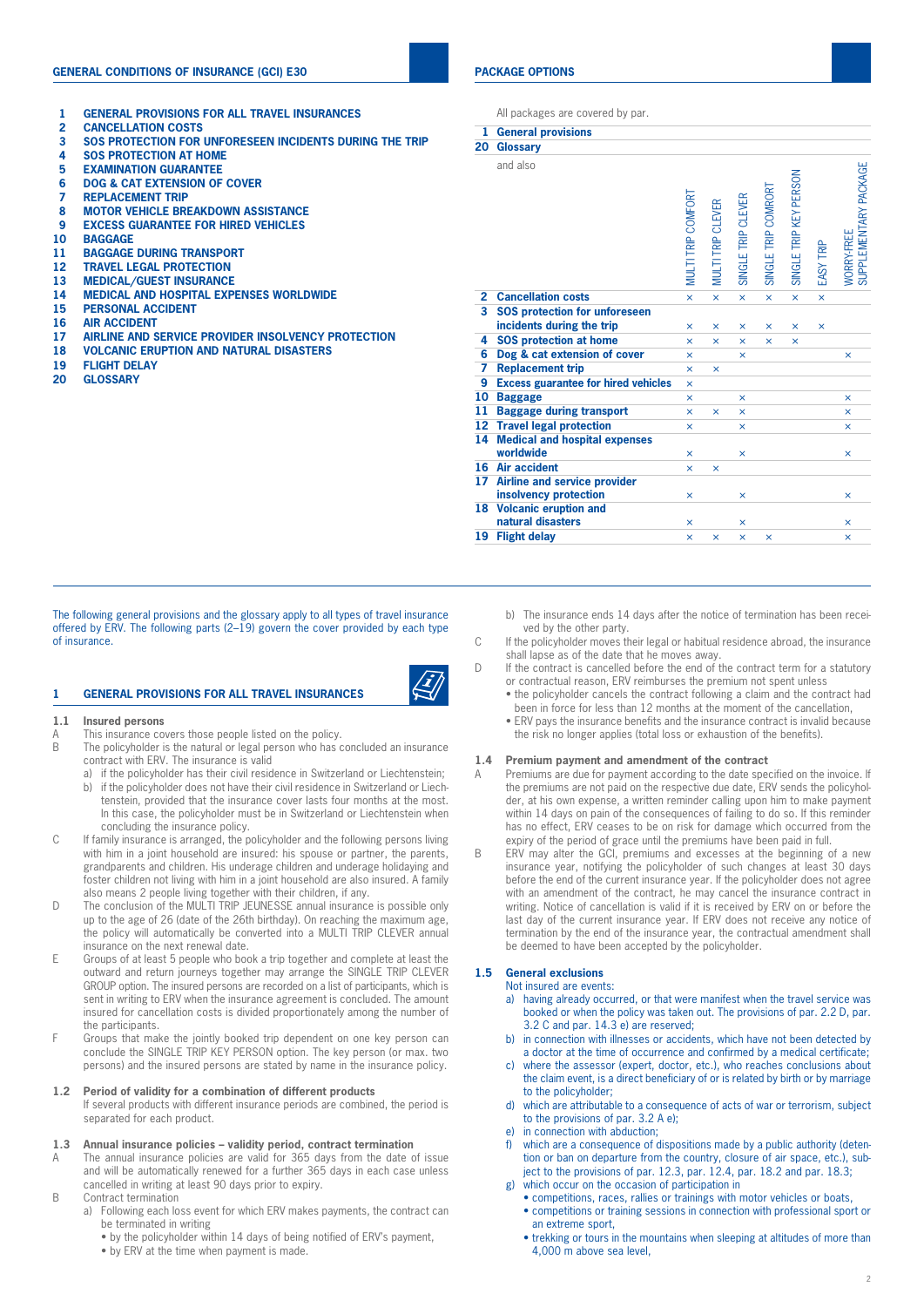- expeditions,
- acts of daring (reckless actions), in which the person concerned knowingly exposes himself to a particularly great risk;
- h) which occur when driving a motor vehicle or a boat without the legally required driver's license or in the absence of the legally required accompanying person;
- i) which are caused by deliberate or grossly negligent action or omission or are the result of disregard of the common duty of care;
- k) which occur under the influence of alcohol, drugs, narcotics or pharmaceuticals;
- l) which occur on the occasion of the wilful commitment or attempted commitment of crimes or misdemeanours;
- m) which the insured person causes in connection with suicide, self-mutilation and the attempt to do so;
- n) which are caused by ionising rays of any kind, in particular as a result of nuclear reactions.

#### **1.6 Claims against third parties**

- A If the insured has been compensated by a liable third party or his insurance, any reimbursement on the basis of the present contract is cancelled. If ERV has intervened in place of the liable party, the insured party must assign his liability claims up to the amount of the outlays to ERV.
- B In the case of multiple insurance (voluntary or compulsory insurance) ERV provides its benefits on a subsidiary basis, unless the terms and conditions of insurance of the other insurer likewise contain a subsidiary clause. In that case, the statutory provisions concerning double insurance shall apply.
- C Costs will only be reimbursed once, even where there is more than one insurance policy with licensed companies.
- D The provisions of par. 1.6 A–C are not applicable for capital benefits in case of death or disability.

#### **1.7 Additional provisions**

- A Should the policy be received by post, it may be returned to the issuing office within 48 hours of receipt. If this is not done in time, then the contract will be considered to have come about.
- B The claims lapse after a damage event occurs • for capital accident insurances after 5 years,
- for other insurances after 2 years.
- C The person entitled to the payment may exclusively choose his Swiss place of residence or the domicile of ERV, Basel, as place of jurisdiction.
- D Payments received unrightfully from ERV must be returned within 30 days to the company, including any expenses incurred by ERV as a result.
- E The insurance contract shall be governed exclusively by Swiss law, in particular by the Swiss Federal Insurance Contract Act (VVG).
- F For the purpose of assessing whether a journey to a country is or is not reasonable because of strikes, unrest, war, terrorist attacks, epidemics, etc., the currently valid recommendations of the Swiss authorities shall as a matter of principle apply. These are in the first instance the Federal Department of Foreign Affairs (EDA) and the Federal Department of Health (BAG).
- G Address changes shall be reported to ERV without delay. If the insurance contract or the premium invoice cannot be delivered, the obligation of the insurer to provide benefits shall be suspended until the outstanding premium has been paid in full.
- H If a status which justifies special concessions ceases to exist, the insured person must inform ERV without delay. Otherwise, the insurer reserves the right to reduce the benefits in the event of a claim.
- I ERV invoices are payable within 30 days. In the event of reminders and debt enforcement, ERV charges the following fees:
	- statutory reminder CHF 20,
	- initiating debt enforcement (plus official enforcement costs and court costs) CHF 50,
	- deletion of a debt enforcement CHF 80. (deletion will only be performed if all outstanding amounts have been settled)
- K A waiting period of 24 hours applies to all benefits for insurance concluded after the start of the travel service.
- L ERV pays its benefits in principle in CHF. Foreign currencies are converted at the exchange rate of the day on which these costs were paid by the insured person.
- M When ERV pays the claim, the policyholder shall assign his claim resulting from the insurance contract as an automatic lump sum to ERV.
- N ERV only provides insurance cover, and may only be liable for damage claims or other benefits in so far as these are not in breach of any sanction or restriction per UN resolutions, or in breach of any trade or economic sanctions imposed by Switzerland, the European Union or the United States of America.

#### **1.8 Obligations in case of claim**

#### A Please contact

- in case of claim, the Insurance Claims Department of ERV, P.O. Box, CH-4002 Basel, phone +41 58 275 27 27, fax +41 58 275 27 30, claims@erv.ch (TRAVEL LEGAL PROTECTION see par. 12.6 D),
- **in cases of emergency** the ALARM CENTRE with 24-hour service, either by dialling the number **+41 848 801 803** or by dialling the **toll-free number +800 8001 8003,** fax +41 848 801 804. It will be available to you day and night (including Sundays and public holidays). The ALARM CENTRE will offer advice to you concerning the steps to be taken and it will organise the necessary assistance.
- B The insured/entitled person must take all steps before and after the case of claim which can help avert or mitigate the consequences and elucidate the circumstances of the loss or damage.
- C ERV must be furnished immediately with
	- requested information and
		- the necessary documents and
- account details (IBAN of bank or post office account) should this be omitted, the insured will bear all bank transfer charges of CHF 40.
- D In case of illness or accident, seek medical advice without delay; the doctor should be informed of the travel plans and his instructions followed. The insured/entitled person must release the physician who treated him from the duty of secrecy vis-à-vis ERV.
- E In case of culpable violation of the duties in connection with a loss or damage, ERV has the right to reduce the compensation by the amount by which the compensation would have been reduced in case of a conduct in accordance with such duties.
- F ERV will not make any payments if
	- false representations are made,
		- facts are concealed,

**2 CANCELLATION COSTS** 

• the obligations (e.g. report on the facts of the case and receipts) are omitted, if ERV suffers any loss as a consequence.

| Ficks E |
|---------|
|         |
|         |

**2.1 Special provision, scope, policy period**

Persons suffering from a chronic illness must arrange for their fitness to travel to be confirmed by a medical certificate, which must then be issued immediately before a travel service is booked. The insurance cover is valid worldwide and takes immediate effect once the insurance has been taken out or, if insurance cover already exists, when the reservation is made. It ends once the insured travel service has begun (check-in, on boarding the reserved mode of transport, etc.).

#### **2.2 Insured events**

ERV grants insurance protection if the insured person is unable to start the booked travel service as a result of one of the occurrences listed below, provided such an occurrence begins after the travel service has been booked:

- a) unforeseen severe illness, severe injury, severe pregnancy complication as well as death
	- of an insured person,
	- of a person travelling with the insured,
	- of a person not travelling with the insured, who is very close to the insured, • of the acting representative at the place of work, so that the presence of the insured person at that place is indispensable;
- b) strikes (except in the case of active participation) on the designated travel route abroad. Unrest of any kind, quarantine, epidemics or acts of God at the travel destination, should the life and property of the insured be at real risk;
- c) severe detriment to the insured's property at his place of residence as a consequence of fire, storm, theft or water damage, so that his presence at home is indispensable;
- d) non-functioning or delay both caused by personal accident or by a technical defect of the public means of transport to be used to reach the official place of departure in the country of residence (airport, departure railway station, port or coach boarding place);
- e) if within the last 30 days prior to departure
	- the insured person unexpectedly takes up a new permanent post as an employee with a new employer (promotions, etc. are excluded), or
	- the contract of employment of the insured person is terminated through no fault of his own by his employer.

In such a case, in accordance with par. 2.3 B, payments are limited to a maximum of CHF 10,000 per event and person or to CHF 20,000 per event and family;

- f) theft of tickets, passport or identity card: benefits, in accordance with par. 2.3 B, are limited to a maximum of CHF 10,000 per event and person or to CHF 20,000 per event and family.
- B If MULTI TRIP COMFORT or SINGLE TRIP COMFORT has been taken out, the list of insured events in par. 2.2 A is extended by the following point:
	- a) pregnancy of an insured person, if the date of return is after the 24th week of pregnancy, or if a vaccination that would present a risk to the unborn child is recommended for the destination of travel, or if an official travel warning for pregnant women has been issued for the travel destination.
	- b) In such a case, the insurance benefits per item 2.3 B shall be limited to a maximum of CHF 15,000 per event and person, or to CHF 25,000 per event and family, or under SINGLE TRIP COMFORT to the amount insured for cancellation costs per event and per person.
- C If the person touching off the claim through an insured event is neither related by birth nor marriage to the insured, there is only an entitlement to benefits if the latter would have to start/continue the journey alone.
- D If an insured suffers from a chronic disease without this disease appearing to call into question the travel service at the time when the insurance is taken out or when the booking is made, ERV will pay the incurred insured costs if the travel service must be cancelled due to unforeseen severe acute aggravation of this disease or if the person dies as a result of the chronic disease (subject to the provisions of par. 2.1).
- E Under the SINGLE TRIP KEY PERSON option, ERV grants insurance cover if the insured persons are unable to utilise the booked travel service due to any of the events mentioned under item 2.2 A a)–f). The insurance benefits are as per item 2.3 A–C.

#### **2.3 Insured benefits, excess**

- A The extent of entitlement to benefits is determined by the nature of the event causing the cancellation of the booked travel service. Previous or subsequent events are not taken into consideration.
- B ERV reimburses the actually incurred cancellation costs (excl. security fee and airport taxes) if the insured is unable to start the journey, as a result of the insu-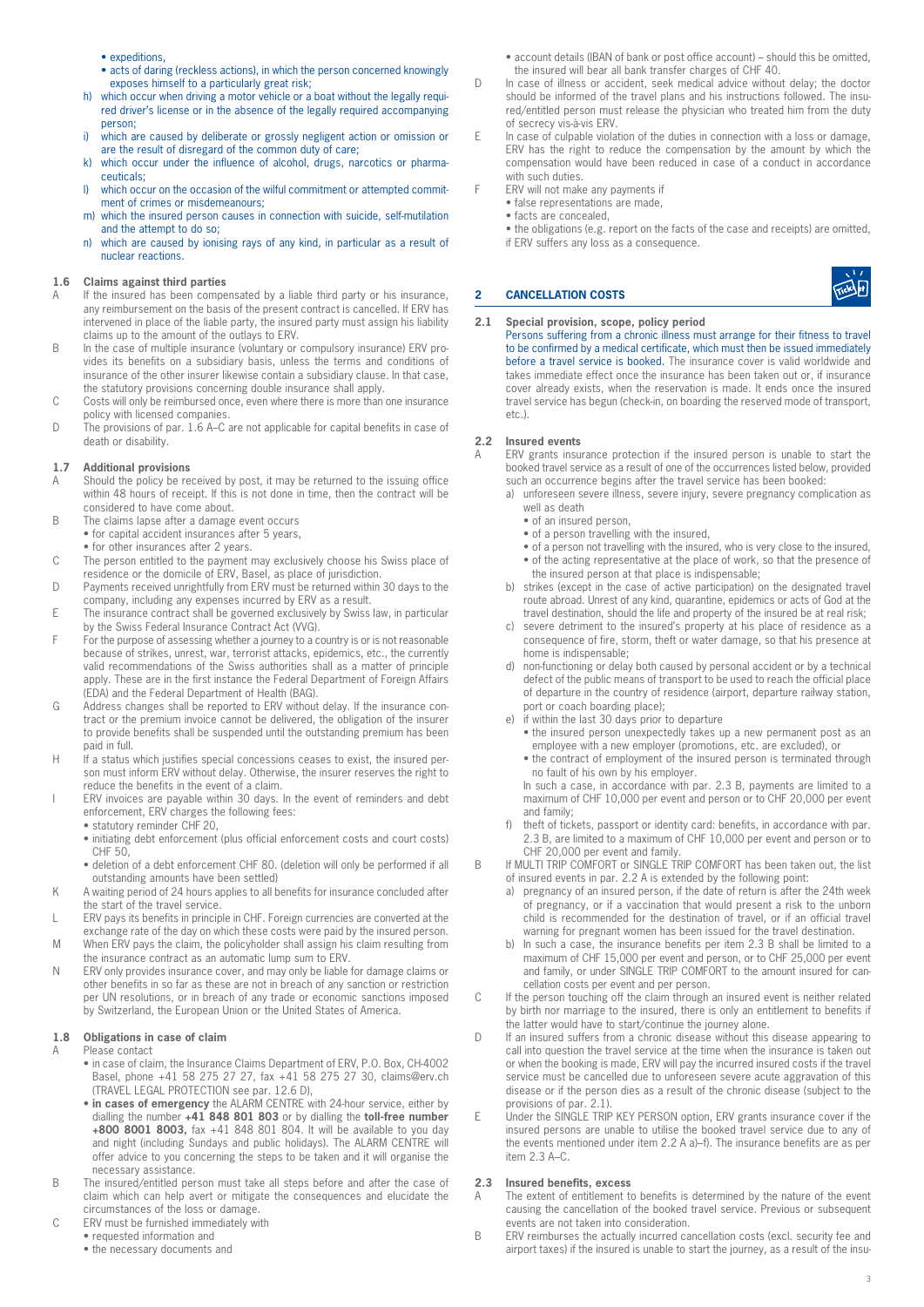red occurrence limited by the price of the travel service or the insured value. Disproportional or repeated administrative fees are not covered.

The benefits for cancellation costs under all insurance policies in force with ERV are limited to a maximum of CHF 25,000 per event and person, and to CHF 60,000 per event and family.

- C ERV reimburses the additional costs for the late start of the journey if the travel service cannot be started due to the insured event at the scheduled time; this benefit is limited to the price of the travel service and comprises a maximum of CHF 3,000 per person. Should additional expenses be asserted, the entitlement to cancellation costs will lapse in accordance with par. 2.3 B.
- D For each indemnifiable event over CHF 10,000 per individual person, an excess of 10% payable by the insured person is deducted from the part which exceeds that sum. For families the excess is 20% above a claim of CHF 20,000.
- E For all insured persons who cancel the booked travel service as a consequence of illness or accident of a participating person who had reached his/her 65th birthday when the insured event occurred, an excess of 10%, subject to a minimum of CHF 100 per event, will be deducted over and above the provisions of paragraph 2.3 D.
- The provisions of par. 2.3 D and E are not applicable for the package options MULTI TRIP COMFORT and SINGLE TRIP COMFORT.
- G The benefits for leisure activity cover (day trips, further education courses, concert tickets, ski passes, entry fee for a city run, etc.) are limited to CHF 500 per person per event.

#### **2.4 Exclusions**

Payments are excluded

- a) if the service provider (travel company, hirer, organiser, etc.) cancels the agreed service or should have cancelled the service for objective reasons;
- b) if the illness/complaint which gave rise to the annulment is a complication or consequence of an operation or medical treatment already planned prior to the commencement of insurance coverage or at the time the travel service was booked;
- c) if an illness or the consequences of an accident, an operation or medical treatment already exist at the time of booking the trip and have not been resolved by the time of departure;
- d) in the event of cancellation in respect of par. 2.2 A a) without medical indication, or if the medical certificate was not made out as soon as the inability to travel could have been established or was obtained by means of a telephone consultation;
- e) if the cancellation is the result of a mental or psychosomatic illness • which cannot be substantiated by a finding and attestation by a psychiatric specialist and
	- of persons in gainful employment which cannot be additionally substantiated by the presentation of a certificate of 100% absence issued by the employer for the duration of the inability to travel certified by a medical practitioner.

#### **2.5 Claim**

- A The booking agency (travel office, transport enterprise, landlord, etc.) must be notified immediately after the occurrence of the event.
- B The following documents must i.a. be delivered to ERV:
	- the confirmation of the booking/invoice for the travel service as well as the bill(s) for the cancellation or the subsequent journey costs (originals),
	- a detailed medical certificate or a certificate of death or another official document, • a copy of the insurance policy.

#### **3 SOS PROTECTION FOR UNFORESEEN INCIDENTS DURING THE TRIP**

#### **3.1 Special provision, scope, policy period**

Persons suffering from a chronic illness must arrange for their fitness to travel to be confirmed by a medical certificate, which must then be issued immediately before a travel service is booked. The insurance cover is valid worldwide for the policy period set out in the insurance policy for as long as and as often as the insured is away from his usual place of residence.

#### **3.2 Insured events**

ERV grants insurance protection if the insured person has to discontinue, interrupt or prolong the booked travel service as a consequence of one of the following events:

- a) unforeseen severe illness, severe injury, severe pregnancy complication as well as death
	- of an insured person,
	- of a person travelling with the insured,
	- of a person not travelling with the insured, who is very close to the insured.
	- of the acting representative at the place of work, so that the presence of the insured person at that place is indispensable;
- b) strikes (except in the case of active participation) on the designated travel route abroad. Unrest of any kind, quarantine, epidemics or acts of God at the travel destination, should the life and property of the insured be at real risk and the continuation of the journey or stay therefore become impossible or unreasonable;
- c) severe detriment to the insured's property at his place of residence as a consequence of fire, storm, theft or water damage, so that his presence at home is indispensable;
- d) the breakdown of a booked or used means of public transport caused by a technical defect if on this account the continuation of the journey as scheduled cannot be guaranteed. Delays and detours of the booked or used means of public transport are not deemed to be breakdowns. There is no

claim to benefits in the event of breakdowns or accidents with private vehicles which are driven by the insured or used by the insured as a passenger;

- e) warlike events or acts of terrorism, within the first 14 days of such an event, if these have caught the insured unawares abroad;
- f) theft of tickets, passport or identity card: only the benefits in par. 3.3 B h) are insured.
- B If the person touching off the discontinuation, interruption or prolongation of the journey through an insured event is neither related by birth nor marriage to the insured, there is only an entitlement to benefits if the latter would have to continue the journey alone.
- C If an insured person is suffering from a chronic illness, without the travel service seemingly being called into question for that reason at the time when the insurance is taken out or when the booking is made or before the journey is begun, ERV will pay the incurred insured costs if the travel service must be cancelled due to unforeseen severe acute aggravation of the disease or if the person dies as a result of the chronic disease (subject to the provisions of par. 3.1).

#### **3.3 Insured benefits**

- A The extent of entitlement to benefits is determined by the event causing the travel service to be discontinued, interrupted or prolonged. Previous or subsequent events are not taken into consideration.
- B In case of the occurrence of the insured event ERV will bear
	- a) the costs
		- for transfer into the nearest hospital suited for the treatment, • of a medically attended emergency transport to the hospital suited for the
	- treatment at the place of residence of the insured.
	- Only ERV's doctors decide on the necessity, nature and timing of these benefits;
	- b) the costs of a necessary search and rescue operation up to CHF 10,000 per person if the insured is considered to be lost or must be rescued;
	- c) the organisation and costs of the formalities required by the public authorities if an insured person dies during the travel. In addition, ERV will pay the cost of cremation elsewhere than in the country of residence or the additional costs to comply with the international convention on the transport of corpses (minimum requirements such as a zinc coffin or zinc lining) and repatriation of the coffin or urn to the last place of residence of the insured person;
	- d) the costs of temporary return to the place of residence in an amount of up to CHF 3,000 per person (outward and return journey for a maximum of 2 insured persons) if a stay for a period fixed in advance was booked with a return journey;
	- e) the extra costs of an unscheduled return, and this on the basis 1st class ticket by train and economy class by plane;
	- a repayable cost advance up to CHF 5,000 per person if an insured must be hospitalised abroad (repayment within 30 days after the insured person's return home);
	- g) the costs corresponding to the non-used part of the booked travel service (excluding the costs of the originally booked return journey); this benefit is limited to the price of the travel service or the cancellation cost/amount insured stated in the policy and comprises a maximum of CHF 10,000 per person or, in the case of several insured persons, CHF 20,000 per booking. No refund will be granted for unused accommodation services if ERV pays the costs of alternative accommodation. This benefit lapses if there is entitlement to a voucher for a replacement trip according to par. 7.2;
	- h) either the additional costs for continuation of the journey including accommodation, subsistence and communication costs for calls to the ALARM CENTRE (for a maximum of 7 days) in an amount of up to CHF 700 per person, or if a hire car is used up to CHF 1,000, regardless of how many persons use the hire car;
	- i) the travel costs (flight in the economy class/medium-priced hotel) to the sickbed of the insured up to CHF 5,000 per person for 2 persons who are very close to him if he must stay for more than 7 days in a hospital abroad;
	- k) the organisation of the cancellation of mobile phones, credit and debit cards, but not the resulting costs.
- C The decision as to the necessity, nature and timing of these benefits rests with **ERV.**
- D In relation with par. 3.3 B g), the benefits for leisure activity cover (day trips, further education courses, concert tickets, ski passes, entry fees for a city run, etc.) are limited to CHF 500 per person per event.

#### **3.4 Exclusions**

- A The insured person must take advantage of the services stipulated in par. 3.3 via the ALARM CENTRE and arrange for such services to be approved in advance by the ALARM CENTRE or ERV. Failing this, the benefits are limited to a maximum of CHF 400 per person and event.
- B Payments are excluded
	- a) if the service provider (travel company, hirer, event organiser, etc.) changes or interrupts the agreed service or should have changed or interrupted the service for objective reasons;
	- b) in the event of termination, interruption or extension of the travel in respect of par. 3.2 A a) without medical indication (e.g. if adequate medical care was available locally) or if no physician was consulted locally;
	- c) if the illness/complaint which gave rise to the interruption or prolongation of the journey is a complication or consequence of an operation or medical treatment already planned prior to the commencement of insurance coverage or at the time the booking was made or before the travel service was begun.

#### **3.5 Claim**

- A In order to be entitled to benefits from ERV, the ALARM CENTRE or ERV must be notified immediately when an insured event occurs.
- B The following documents must i.a. be delivered to ERV: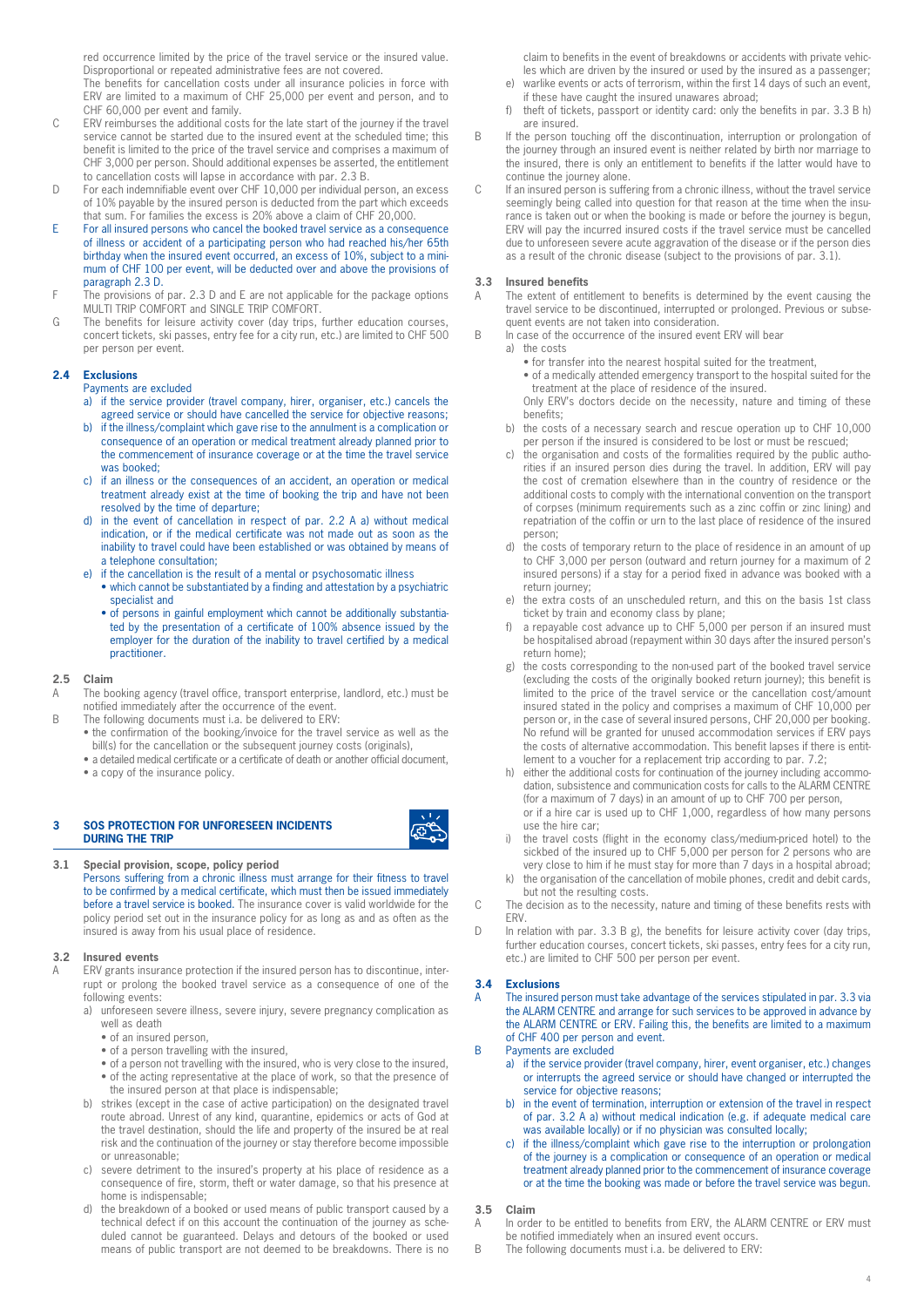- the booking confirmation (original or copy),
- a medical certificate incl. diagnosis, official certificates, the certificate of death, receipts, bills concerning insured additional costs, tickets and/or police reports (originals),
- a copy of the insurance policy.

# **4 SOS PROTECTION AT HOME**



#### **4.1 Scope, policy period**

The insurance cover is valid worldwide for the policy period set out in the insurance policy for as long as and as often as the insured is away from his usual place of residence.

#### **4.2 Insured events, benefit, claim**

The requested assistance can be organised through the ALARM CENTRE (24 hour service), either by dialling the number **+41 848 801 803** or by dialling the **toll-free number +800 8001 8003,** if the insured person suddenly becomes aware of a special risk or emergency at home during his absence (e.g. unlocked doors/windows, electric cooker left switched on, a pet not cared for). In such cases, ERV assumes the costs for organising the assistance, but not the costs for remedying the dangerous or emergency situation.

#### **5 EXAMINATION GUARANTEE**



Persons suffering from a chronic illness must arrange for their fitness to participate to be confirmed by a medical certificate, which must then be issued immediately before booking the course. The insurance cover applies worldwide and begins on the first and ends on the last day of school, course or examination provided that these dates are within the period of insurance specified in the policy. Events during the outward and return journeys are not covered.

#### **5.2 Insured events and benefits**

- If completion of the stay or course is in doubt due to psychological problems suffered by the insured person for the first time, ERV pays the costs of organising the necessary immediate assistance from professionals but not the therapy costs.
- B For problems of an organisational and interpersonal nature in relation to the school/course venue and accommodation/guest family, the organisation to resolve the problem is covered.
- C If the final examination or test to obtain the intended certificate is not passed, the insured person is given a voucher equivalent to the examination fee charged, but a maximum of CHF 1,000, to enable him to retake the equivalent examination at an internationally recognised institution within one year of receiving the examination result. If more than one level of performance is examined during the insurance period, the ERV benefit only covers the first level.
	- Subject to the following:
	- a) Any entrance or grading test which allows entry to the course/examination must have been passed.
	- b) Regular attendance at the classes shown on the teaching plan, including completion of the homework, must be substantiated.

#### **5.3 Exclusions**

Payments are excluded, if the ALARM CENTRE or ERV has not given its prior approval to the benefits in accordance with par. 5.2.

#### **5.4 Claim**

- A In order to be entitled to benefits from ERV, the ALARM CENTRE or ERV must be notified immediately when an insured event occurs.
- B The following documents must i.a. be delivered to ERV:
	- to repeat the failed examination, a copy of the booking confirmation for the completed course and the examination result,
		- a copy of the insurance policy.
- C ERV reserves the right to request further documentation such as student visa, refund vouchers from the school, etc.

#### **6 DOG & CAT EXTENSION OF COVER**

#### **6.1 Scope, policy period**

The insurance cover is valid worldwide for the policy period set out in the insurance policy.

#### **6.2 Insured events, benefits, exclusion**

Par. 2.2–2.5 apply to cancellation fees and par. 3.2 to 3.5 to the return trip costs insurance (SOS PROTECTION), the following point being added to the list of insured events in par. 2.2 A a) and 3.2 A a):

• of a dog or cat belonging to the insured person.

The ERV benefits are determined by the applicable insurance conditions and benefits in any existing cancellation fees and return trip costs insurance (SOS PROTECTION) and are limited to the following sums:

– Cancellation fees, max. CHF 5,000 per event;

– SOS protection, CHF 2,000 per event.

Commercial pet keeping is excluded.

# **7 REPLACEMENT TRIP**

#### **7.1 Special provision, scope, policy period**

Persons suffering from a chronic illness must arrange for their fitness to travel to be confirmed by a medical certificate, which must then be issued immediately before a travel service is booked. The insurance cover is valid worldwide for the policy period set out in the insurance policy for as long as and as often as the insured is away from his usual place of residence.

#### **7.2 Right to a replacement trip**

If the insured person becomes seriously ill or injured on the trip and an officially authorised alarm or emergency call centre arranges his repatriation with medical care, he receives a voucher for a replacement trip to the value of the travel service booked before departure; this benefit is limited by the insured value or to a maximum of CHF 20,000, in which case any benefit under par. 3.3 B g) lapses.

#### **7.3 Claim**

A For the ERV benefits to be claimed, the repatriation with medical care must be arranged by an officially authorised alarm or emergency call centre.

- B The following documents must i.a. be delivered to ERV:
	- the booking confirmation (original or copy),
		- a medical certificate incl. diagnosis, official certificates, the certificate of death, receipts, bills concerning insured additional costs, tickets and/or police reports (originals),
		- a copy of the insurance policy.

#### **8 MOTOR VEHICLE BREAKDOWN ASSISTANCE**

#### **8.1 Scope, policy period**

The insurance cover is valid Europe-wide for the policy period set out in the insurance policy.

#### **8.2 Insured persons and vehicles**

A Passenger car breakdown assistance Insured is the passenger car, camper up to 3,500 kg or motorcycle used by the insured persons living in the same household. Also insured are trailers that are, together with the towing vehicle, legally registered for road use. B Delivery van breakdown assistance

The insurance applies to an insured delivery van or minibus with a total weight of up to 3,500 kg. The registration number of the vehicle to be insured must be notified to ERV on conclusion of the policy. The driver of the insured vehicle is hereinafter known as "insured person" (par. 8.3–8.5).

#### **8.3 Insured events and benefits**

In case of the occurrence of breakdown, accident or theft of the vehicle driven by the insured person, ERV will bear

- a) the towing and repair at the place of damage up to a maximum of CHF 400 per incident (incl. all spare parts carried by the breakdown service needed to temporarily repair the vehicle, excluding any costs for further material). The costs for work carried out in a garage and any further spare parts are not insured;
- b) storage costs up to a maximum of CHF 300;
- c) recovery of the vehicle up to a maximum of CHF 2,000 per incident;
- the delivery of spare parts, should these not be readily available;
- e) an expertise up to a maximum of CHF 200, should the repairing charges seem unjustified:
- f) the costs for the continuation of the trip or for the return journey to the insured person's place of residence as outlined in par. 3.3 B h) (incl. rental of a temporary replacement vehicle of the same category), if for any justifiable and demonstrable reason the insured persons cannot wait until repair of the vehicle is completed;
- g) the return of the vehicle organised by ERV, should
	- it not be repairable within 48 hours,
	- the stolen vehicle only be found after 48 hours, or
	- the insured person be forced to leave her vehicle behind and travel with another form of transportation or if she falls ill, is injured or dies and no accompanying person has a valid driving licence;
- these costs shall be no higher than the current value of the vehicle involved; h) the train fare to the location of the vehicle, should the insured person choose
- to organise the return of the vehicle himself;
- i) custom charges for the vehicle, should it be impossible to return it to the insured person's home country due to total loss or theft.
- B ERV provides the insured person with an advance payment of up to CHF 2,000 per incident for repair bills in a foreign country, which is repayable within 30 days after the insured person's return to her place of residence.

# **8.4 Exclusions**

Payments are excluded

- a) if the ALARM CENTRE or ERV has not given its prior approval to the benefits in accordance with par. 8.3;
- b) if the vehicle was insufficiently serviced or if damages already existed prior to the journey or were bound to occur during travel;
- c) for vehicles which are identified by a dealer's plate (U number).

#### **8.5 Claim**

In order to be entitled to benefits from ERV, the ALARM CENTRE or ERV must be notified immediately when an insured event occurs.

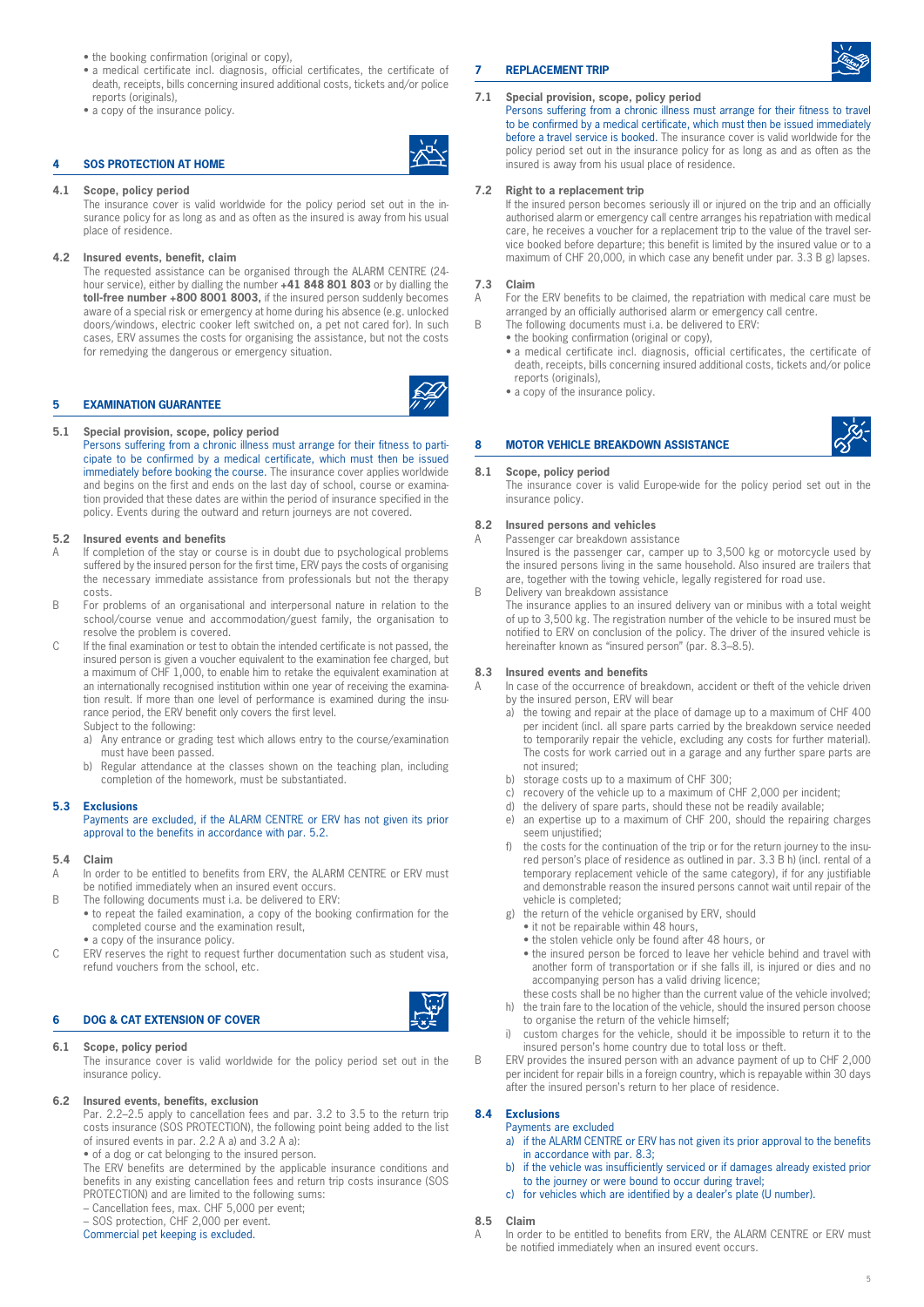# B The following documents must i.a. be delivered to ERV:

- the original report on the circumstances (police report, accident report),
	- the original receipts and bills,
	- a copy of the insurance policy.

#### **9 EXCESS GUARANTEE FOR HIRED VEHICLES**

# **9.1 Scope of insurance, scope of application, period of validity**

The insurance is an excess waiver insurance for hired vehicles and relates to the vehicle rented by the policyholder. The insurance cover is applicable worldwide for the duration of the hire as stated in the booking or reservation confirmation.

#### **9.2 Insured vehicles**

Passenger cars, motor homes, campers, motor caravans, camping buses, minibuses or motorcycles (this list is exhaustive) hired and driven by an insured person and authorised by law for highway use, are insured.

#### **9.3 Insured events**

The term insured events means damage to the hired vehicle (excl. inventory) covered by an existing comprehensive or theft insurance.

#### **9.4 Insured benefits**

- A On the occurrence of the insured event, ERV pays the repair costs incurred subject to a maximum of the excess charged by the hire car insurance. Any consequential costs such as no-claims bonus loss, premium increase or loss of rental are excluded.
- B The amount of the insurance benefit will depend on the particular excess, but is limited to a maximum of CHF 10,000 per hire contract.

#### **9.5 Exclusions**

- Payments are excluded
- a) if the comprehensive or theft insurer declines the claim;
- b) in the event of claims for which the main insurance does not stipulate an excess;
- c) in the event of claims related to a breach of the contract with the vehicle hire company;
- d) in the event of claims caused by the vehicle driver while in a state of drunkenness (exceeding the statutory blood/alcohol level in the particular country) or under the influence of drugs or pharmaceuticals;
- e) in the event of material damage to the oil sump or tyres;
- f) in the event of claims caused by loss of, or damage to, the car key;
- g) in the event of claims which occur off the public highway or on unofficial roads or on race tracks.

#### **9.6 Claim**

- In the event of a claim, the following procedure must be respected absolutely on the site: the insured person must
	- a) notify the vehicle hire company immediately;
	- b) if other road users are involved in an accident, notify the local police at once and request an official investigation or a report on the incident (police report, accident report);
	- c) on return of the hired vehicle, arrange for a damage report to be drawn up by the hire company on the spot;
- d) pay any excesses directly himself on site.
- B The following documents must i.a. be submitted to ERV:
	- a copy of the vehicle rental agreement,
	- the evidence of payment of the guarantee (receipt for the car hire or evidence of debit to a credit card),
	- the original report on the circumstances (police report, accident report),
	- a copy of the final account statement from the vehicle hire company,
	- the statement confirming payment of the invoiced excess,
	- a copy of the insurance policy.

# **10 BAGGAGE**

#### **10.1 Scope, policy period**

The insurance cover is valid worldwide for the policy period set out in the insurance policy, and for as long as and for as often as the insured objects are outside the permanent home of the insured person.

#### **10.2 Insured objects**

- All objects taken on the trip for personal use by the insured persons (living in the same household) are insured.
- B Sports equipment, wheelchairs and children's prams are insured only if they are handed over to a public means of transport for carriage. The insurance cover applies for the period during which such objects are in the custody of the transport operator.

#### **10.3 Uninsured objects**

- The following are not insured:
- a) cash and travel tickets (subject to par. 10.5 A d)), securities, official deeds and documents of all kinds (subject to par. 10.5 A g)), software, precious metals, precious stones and pearls, postage stamps, commercial goods, samples of goods and objects with an artistic or collection value, musical instruments, motor vehicles, trailers, boats, surfboards, caravans and aircraft, in each case with their accessories;
- b) objects purchased or received as gifts during the travel (such as souvenirs) which are not personal travel effects;
- c) valuables which are covered by a special insurance;
- d) objects which are carried on the journey otherwise than for own personal use (gifts, goods for third parties, etc.).

#### **10.4 Insured events**

- A The following are insured:
	- theft, breaking and entry, robbery,
	- damage, destruction,
	- loss during carriage by a public means of transport,
	- late delivery of at least 6 hours by a public means of transport.
- B During camping, events described in par. 10.4 A are only insured within official camping sites.

#### **10.5 Insured benefits**

- A ERV provides the following compensation:
	- a) in the event of total loss of insured objects, their current value; current value means the purchase price less depreciation of not less than 10% per year from the date of purchase, subject, however, to a maximum of 60%;
	- b) in the event of partial loss, the costs of repair, subject to a maximum of the current value;
	- c) for the totality of valuable objects a maximum equivalent to 50% of the insured sum;
	- d) cash and travel tickets solely in the event of robbery and up to a limit of 20% of the insured sum, subject to a maximum of CHF 1,000 and CHF 2,000 for the replacement of tickets;
	- e) damage caused by breakage, up to a limit of 20% of the insured sum;
	- spectacles, contact lenses, prosthetic devices and wheelchairs up to a limit of 20% of the insured sum;
	- g) in the event of theft or loss of a passport, identity card, driving licence, vehicle log book and similar documents and keys, the replacement costs;
	- h) in the event of theft or loss of credit cards and mobile phones, the organisation (but not the cost) of registering opposition;
	- i) in the event of late delivery of the baggage by a public means of transport, the cost of absolutely essential purchases up to CHF 1,000 per person and subject to a maximum of CHF 4,000 per journey. Payments are excluded for losses happening during the return travel to the place of residence;
	- k) for objects which are not valuables left in a locked vehicle, boat or tent, up to 50% of the insured sum subject to a maximum of CHF 4,000 per insured journey.
- B The insured sum limits the total of all benefits in respect of claims arising during the period of insurance.
- C The benefits for baggage under all insurance policies in force with ERV are limited per journey to CHF 5,000 per individual and CHF 10,000 per family.

### **10.6 Exclusions**

Payments are excluded for

- a) damage caused by wear and tear, deliberate damage, exposure to adverse weather conditions, inadequate or defective characteristics or packaging of the objects;
- b) damage caused by leaving behind, misplacing, losing and dropping;
- c) objects which were left, even temporarily, in a place which is accessible to the public outside the area of influence of the insured person, on or in unlocked vehicles or boats;
- d) objects which are kept in a manner inappropriate to their value;
- e) valuable objects which are left in a vehicle, boat or tent or entrusted to a transport company for carriage and for as long as said objects are in the custody of the transport operator;
- f) objects which are left behind on or in vehicles, boats or tents overnight  $(10 \text{ pm to } 6 \text{ am}).$

# **10.7 Duties of conduct while travelling**

- A Valuable objects, if they are not worn or used, must
	- have been handed over to an overnight accommodation provider or a guarded cloakroom for custody or
	- be stored in a locked room which is not accessible to the public and kept under separate lock and key in that room; bags of all kinds, beauty and attaché cases, as well as jewellery boxes, are not regarded as sufficient containers.
- B The travel advice issued by the Federal Department of Foreign Affairs (EDA) for the particular travel destination, in particular concerning local crime and the precautionary measures to be taken, must be noted and complied with.

#### **10.8 Claim**

- A The insured person shall,
	- in the event of theft or robbery, immediately seek an official investigation at the nearest police station or obtain a report of the incident (police report, report of loss of air ticket, etc.),
	- in the event of damage, late delivery or loss during transport of the baggage by the responsible body (hotel management, travel leader, transport company, etc.), instantly arrange for the causes, circumstances and extent of the damage to be confirmed in a report and must therein apply for indemnity,
	- on return from the journey, immediately inform ERV in writing and state the reasons for the claims.
- B The following documents must i.a. be submitted to ERV:
	- the police report, report on the circumstances, report of loss of air ticket,
	- the confirmation, receipts or evidence of purchase (originals),
	- the booking confirmation (original or copy).
- C Damaged objects shall be kept at the disposal of ERV.

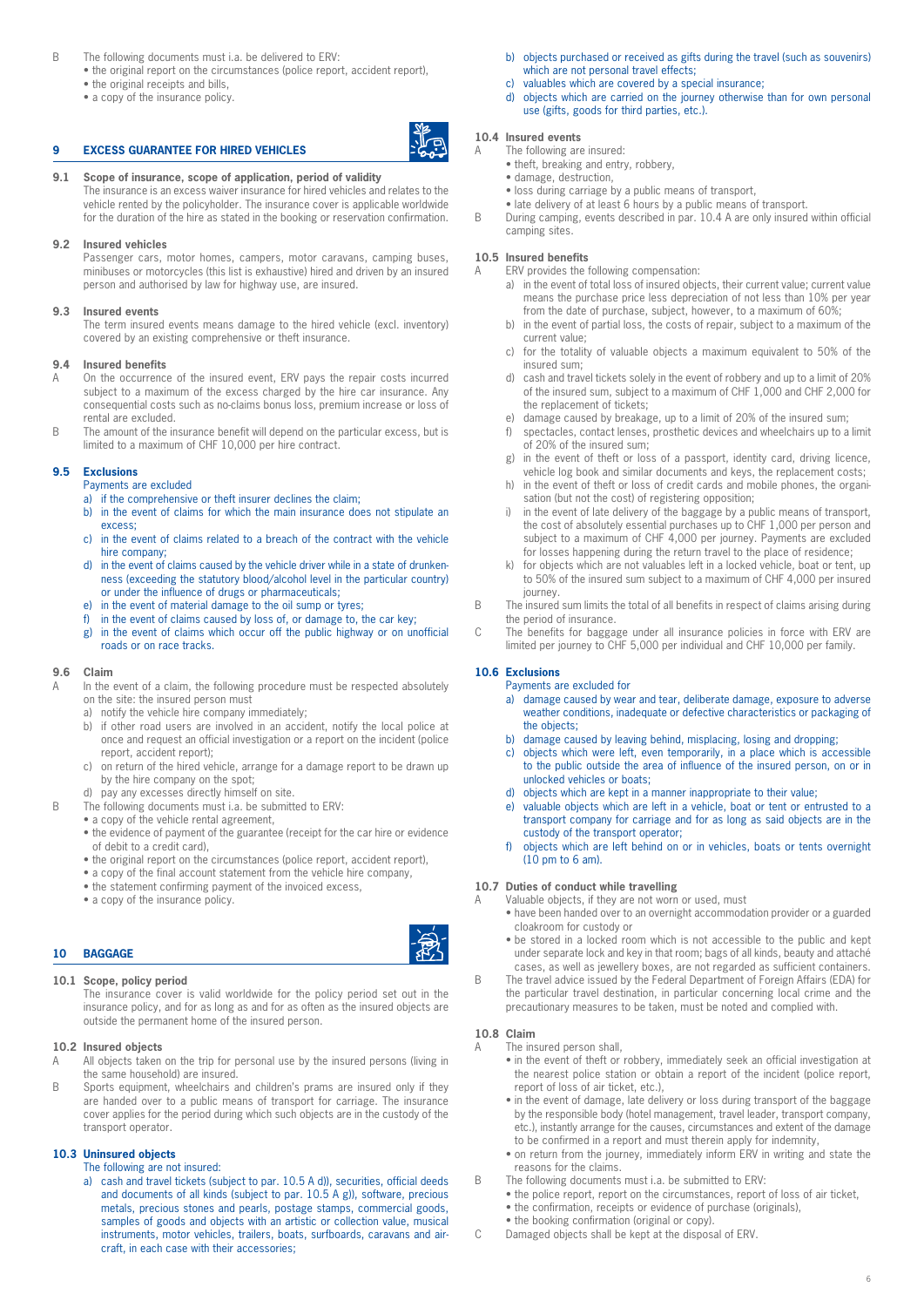# **11 BAGGAGE DURING TRANSPORT**

#### **11.1 Scope, policy period, benefits**

The insurance cover is valid worldwide, exclusively during the transport by a public means of transport, and for as long as the insured objects are in the care of a transport company. The benefits are limited by the insured value or to CHF 1,000 per person and CHF 4,000 per journey, other provisions see par. 10.2–10.8.

#### **12 TRAVEL LEGAL PROTECTION**

Legal protection within the framework of the following conditions is a product in collaboration with Coop Rechtsschutz. Coop Rechtsschutz is the underwriter and undertakes to provide the insured benefits within the framework of the following conditions.

#### **12.1 Scope, policy period**

With the exception of Switzerland, the insurance cover is valid worldwide for the policy period set out in the insurance policy.

#### **12.2 Insured benefits**

Coop Rechtsschutz provides benefits only in the following exhaustively enumerated situations:

- A The protection of the insured person's legal interests through the legal service of Coop Rechtsschutz.
- B The payment of up to CHF 250,000 (or CHF 50,000 in cases outside Europe) for a) the costs of lawyers appointed by Coop Rechtsschutz;
	- b) the costs of appointed experts;
	- c) the costs of legal proceedings and court costs charged to the insured person; d) the fees and costs of legal proceedings to be reimbursed to the opposing party;
	- e) the costs of collecting the compensation to which the insured person is entitled;
	- f) providing an advance of any bail required to prevent imprisonment pending the resolution of legal proceedings against the insured person up to CHF 100,000 (or CHF 50,000 in cases outside Europe); provided however, that the advance payment must be repaid by the insured person to Coop Rechtsschutz.
- C The following will not be paid:
	- a) fines;
	- b) compensation for damage;
	- costs which a third party is liable to pay.
	- Any judicially awarded reimbursement of fees and costs of legal proceedings must be assigned to Coop Rechtsschutz.

#### **12.3 Insured capacities**

- The insured person enjoys legal protection in his capacity as
- a) driver and keeper of his own vehicle and hirer of another motor vehicle; disputes arising from repair of his own vehicle are also covered;
- b) participant in sport, pedestrian, cyclist, motorcyclist or passenger in any means of transport;
- c) tenant of a holiday home;
- d) course participant at a foreign school;
- e) party to a travel contract;
- f) victim of a violent crime.

#### **12.4 Insured legal protection events**

A Compensation for damage Claims made against the insured person (including the insured person's liability insurer) for non-contractual claims or damages.

B Insurance law

Legal disputes with insurance companies, health care plans or pension funds in connection with the capacities listed under par. 12.3.

C Criminal and administrative proceedings

Representation in criminal and administrative proceedings before a foreign police or criminal court, as well as administrative authorities, as a result of violation of foreign legislation. In the case of a charge because of a deliberate criminal act, costs will be paid only after acquittal.

D Contract law

Lawsuits arising out of the following contracts under the Code of Obligations (this is an exhaustive list):

- a) hire of a motor vehicle, non-motor-driven hobby and sports equipment or a holiday home;
- b) freight and carriage contract for transportation of holiday baggage;
- c) travel contract, provided the legal domicile is in Switzerland and Swiss law is applicable;
- d) school contract, provided the legal domicile is in Switzerland and Swiss law is applicable.

# **12.5 Exclusions**

- No legal protection will be granted for
- a) all legal protection events or capacities not specially listed;
- b) cases which occurred before the relevant insurance was taken out; the case is deemed to have occurred at the time the insured event took place or at the time of the breach of contract;
- c) cases arising from disputes between insured persons or with Coop Rechtsschutz, their official bodies and representatives;
- d) cases in connection with the collection of debts, as well as cases in connection with ceded payments;
- e) the defence of claims for either damages or pure financial loss (without a related physical injury or property damage);
- f) proceedings to obtain reinstatement of a driving licence:
- g) cases when the disputed sum is under CHF 300.

#### **12.6 Claim**

A Reporting the claim for legal protection

The insured person must immediately report the occurrence of a case of legal protection in writing to Coop Rechtsschutz.

The insured person must cooperate with Coop Rechtsschutz in the resolution of legal protection events, provide the necessary authorisations and information, as well as forward without delay any notices delivered to them and in particular any notices received from legal authorities.

If the insured person breaches these obligations, Coop Rechtsschutz can reduce the benefits to the extent of the additional costs incurred. In cases of major violation, benefits can be refused.

B Procedure in the event of a claim

After consulting with the insured person, Coop Rechtsschutz will take action necessary for protection of their legal interests.

If the services of a lawyer are required, in particular in connection with court or administrative proceedings or in cases of conflicts of interests, the insured person is free to select the lawyer.

The lawyer, however, will be appointed solely by Coop Rechtsschutz. If this condition is not observed, Coop Rechtsschutz can reduce its benefits.

If there are no good reasons for changing lawyers, the insured person will be responsible for paying the costs incurred by so doing.

C Procedure in case of differences of opinion

If Coop Rechtsschutz and the insured person disagree about the next steps, in particular in cases which Coop Rechtsschutz considers futile, the insured person can request the initiation of an arbitration. The arbitrator is decided on by both parties. The other details of this process are governed by the Arbitration Agreement. If the insured person takes legal action at their own cost, Coop Rechtsschutz will pay the insured person the contractual benefits if the outcome of the proceedings is more favourable than the assessment previously made by Coop Rechtsschutz.

D Notices

All notices should be sent to the headquarters of Coop Rechtsschutz, Entfelderstrasse 2, P.O. Box 2502, CH-5001 Aarau, phone +41 62 836 00 00, info@cooprecht.ch, or to one of its branch offices.

#### **13 MEDICAL/GUEST INSURANCE**

# **13.1 Special provisions, scope, policy period**

- A The insurance is exclusively valid for persons,
	- who have not their place of residence in civil law or habitual abode in Switzerland, • and who have not yet reached their 80th birthday, and
	- who are travelling into Switzerland or into a Schengen State with a Schengen visa issued by the Swiss authorities.
- B Family insurance applies to a maximum of 4 people (maximum 2 adults with their underage children). The amount insured applies per person.
- C With the exception of the country of residence, the insurance cover is valid in the Schengen States for the policy period set out in the insurance policy – maximum 6 months per stay.
- D The insurance cover is only valid if the premium is paid within the fifth day following arrival in Switzerland at the very latest. For later arrangements, a medical certificate must be submitted to ERV. ERV is free to reject the application without giving reasons.
- E If the insurance is taken out before entering Switzerland the insurance cover begins on the date of entry stated in the policy, but not before the premium has been paid and not before the effective arrival of the insured person in Switzerland. If the insurance is taken out after arriving in Switzerland, the insurance cover shall begin immediately on the day on which the premium is paid (subject to evidence of health pursuant to par. 13.1 D).
- F The starting and expiry dates of the insurance must be shown in the policy. If the actual date of entry is not known when the insurance is arranged, an "approximate date" in the future must be selected as the starting date. The insurance must start within a maximum of one year being arranged.
- G If the effective date of entry is known or is subsequently postponed, the policyholder is required to inform ERV before the start of the insurance by calling telephone number 0900 275 075 (CHF 1.90 per minute, from the fixed-line network) or faxing 058 275 27 42, otherwise a premium is payable for each month or part month.
- H The premium can only be reimbursed if
	- a) the cover has not yet begun;
		- b) it can be proved that entry has not taken place (e.g. by a letter of refusal from the competent authority in Switzerland);
		- c) it can be proved that the insured person returned to his country of residence early. In this case the tariff premium is due for the actual period of the stay and ERV reimburses the overpaid premium to the policyholder.

No claim to premium reimbursement exists if another insurance was arranged for the same risk.

- I For premium refunds or adjustments to the policy/insurance, a handling charge of CHF 50 per person or policy will be made.
- K Applications for a premium refund can only be accepted if they are submitted within 184 days of the expiry of the insurance cover.

#### **13.2 Uninsured accidents**

The following are not insured:

a) accidents that occur on foreign military service;



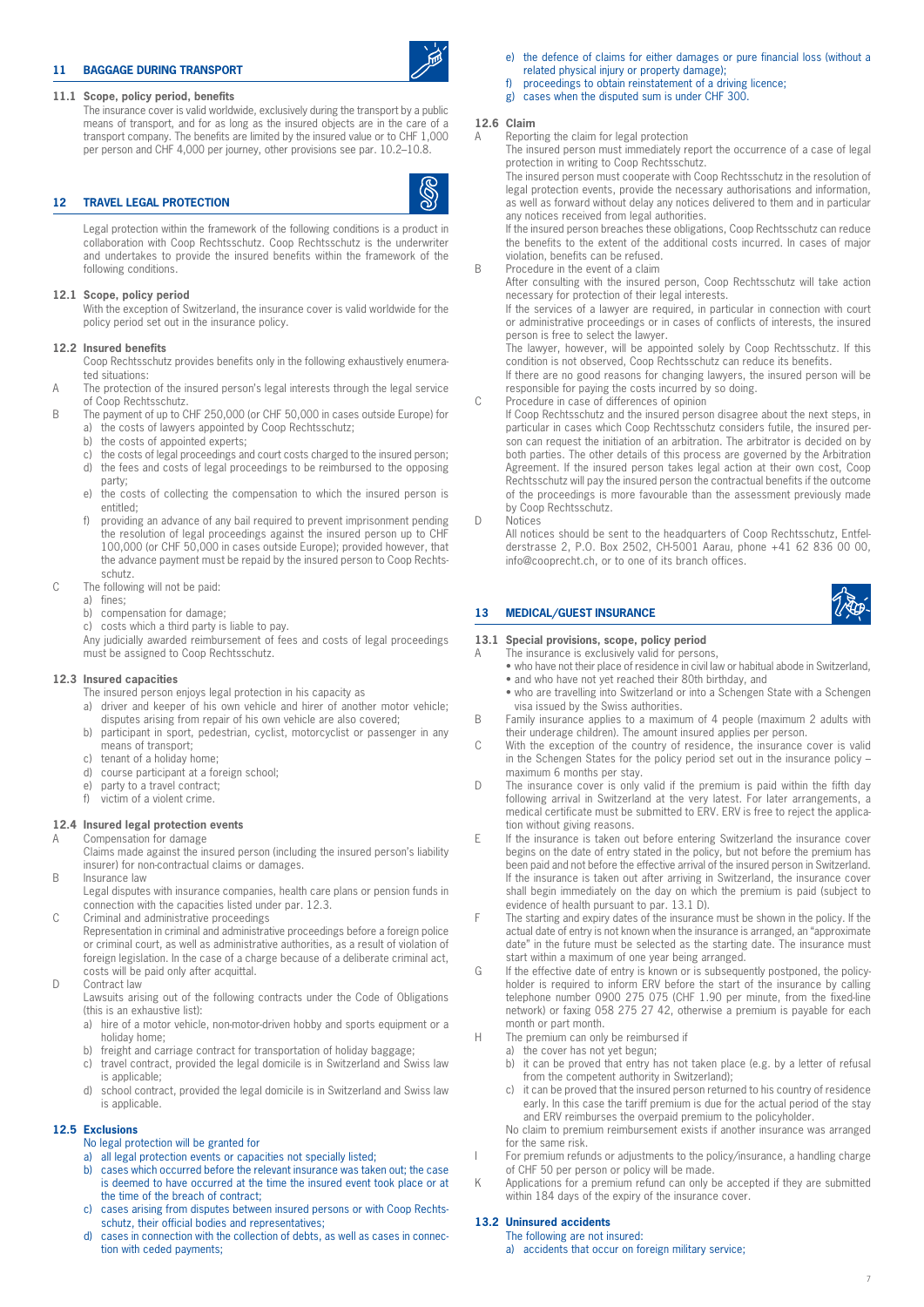- b) accidents that occur during the practice of a manual occupation;
- c) accidents that occur while parachute jumping or piloting of airplanes or aircraft;
- d) accidents suffered by the insured person as passenger of an aircraft.

#### **13.3 Uninsured illnesses**

orders.

- The following are not insured:
- a) general checkups or routine verifications;
- b) symptoms or illnesses which already existed when the insurance was taken out or the booking made or could – theoretically – have been diagnosed by a doctor on the occasion of a medical examination, together with their sequels and complications:
- c) illnesses as a consequence of prophylactic, diagnostic or therapeutic medical actions (e.g. vaccinations, radiation), insofar as they are not occasioned by an insured illness;
- d) disorders of the teeth or jaw;
- e) sequels of contraceptive or abortive measures;
- f) pregnancy or childbirth, together with accompanying complications; g) conditions of fatigue or exhaustion. nervous. mental or nsychosoma conditions of fatigue or exhaustion, nervous, mental or psychosomatic dis-

#### **13.4 Insured events and benefits, excess**

- In cases of accident or illness, ERV provides compensation according to the valid regional health insurance tariff rates for outpatient treatment and/or inpatient treatment in a general hospital ward for
- a) medically necessary treatment measures (including therapeutic agents) prescribed or implemented by a licensed doctor/chiropractor;
- b) medically prescribed hospital stays (including subsistence costs) and services provided by qualified nursing staff;
- c) purchase, rental, replacement or repair of medical aids such as artificial limbs, glasses or hearing aids if they are a consequence of an accident and prescribed by a doctor;
- d) medically necessary rescue and transport costs to the nearest appropriate hospital for treatment, to max. 10% of the amount insured.
- B In cases of accident or illness, ERV pays the costs of emergency transport with medical care to the appropriate hospital for treatment at the place of residence of the insured person. When the insured event occurs, the ALARM CENTRE or ERV must be informed without delay. The decision on the need for this benefit and its nature and timing is made solely by the ERV doctors.
- C In cases of accident or illness, ERV pays the costs of a necessary search and rescue operation up to a maximum of 10% of the sum insured if the insured person is missing or has to be rescued.
- D If the insured person dies during the insured stay, ERV handles the organisation and costs of return of the coffin or urn to the last place of residence.
- E An excess of CHF 200 to be paid by the insured person will be applied to each claim payable. For persons aged over 60 this excess will be CHF 500.

#### **13.5 Benefit limits**

- A The insured sum limits the total of all benefits (as outlined in par. 13.4) arising during the period of insurance.
- B The benefits for treatment costs under all insurance policies in force with ERV are limited to CHF 50,000 per person.

#### **13.6 Claim**

- A In the event of illness or accident, a physician or pharmacist must be consulted immediately and the instructions given by him must then be complied with.
- B The following documents must i.a. be delivered to ERV:
	- the proofs of entry/exit,
		- a detailed medical certificate,
		- the medical, hospital and pharmacy bills,
		- a copy of the insurance policy.

# **14 MEDICAL AND HOSPITAL EXPENSES WORLDWIDE**

#### **14.1 Special provision, scope, policy period**

The insurance is exclusively valid for persons who have their place of residence in civil law or habitual abode in Switzerland and who have not yet reached their 80th birthday. With the exception of Switzerland, the insurance cover is valid worldwide for the policy period set out in the insurance policy.

#### **14.2 Insured events and benefits**

A In cases of accident or illness ERV pays the costs incurred abroad according to par. 13.4 A up to the insured value or a maximum of CHF 100,000 per person.

- B These benefits will be provided until 90 days after the stipulated end of the policy period, if the insured event (illness or accident) occurred during the policy period.
- C All benefits will be provided subsequent to the statutory Swiss social security (Health and Accident Insurance Acts).

# **14.3 Exclusions**

- Payments are excluded
- a) in the cases listed under par. 13.2 and 13.3;
- b) cost sharing or franchises from the Swiss social security;
- c) epidemics;
- d) participation in riots or demonstrations of any kind;
- e) benefits for illnesses or accidents that had been in existence before the insurance was taken out – an exception is an unforeseen acute deterioration in health due to a chronic condition;
- f) benefits for treatments or care abroad when the insured person went to the place for such treatment;
- g) benefits for treatments which are not effective according to scientifically demonstrable methods, expedient and performed economically (Art. 32 and 33 KVG – Health Insurance Act);
- h) benefit reductions imposed by other insurances.

# **14.4 Reimbursement of costs**

In the case of cost-intensive treatments, ERV credits costs (directly to the hospital) within the framework of this insurance for all inpatient stays in hospital, subject to the provisions of par. 14.2 C. ERV grants no cost credits for outpatient's treatments (physician's, pharmaceutical and pharmacist's costs).

#### **14.5 Claim**

- A In the event of an accident or illness a physician must be consulted immediately and the instructions given by him complied with.
- B The following documents must i.a. be delivered to ERV:
	- a detailed medical certificate,
		- the medical, hospital and pharmacy bills,
		- the statements issued by other insurances that are under an obligation to provide benefits,
	- a copy of the insurance policy.
- C The insured person must agree at all times to be medically examined by an independent medical examiner of ERV and at its (the Company's) expense.

#### **15 PERSONAL ACCIDENT**

#### **15.1 Special provisions, scope, policy period**

The insurance is not valid for persons who have passed their 80th birthday. The insurance cover is valid worldwide for the policy period set out in the insurance policy for as long as and as often as the insured is away from his usual place of residence.

#### **15.2 Insured events and benefits**

- A In case of death of the insured person as the result of an accident or within 5 years of an accident as a consequence thereof, ERV shall pay the agreed sum, namely to those beneficiaries specified in the policy or, if none are given, to the legal heirs; with the exception of the tax authorities and the creditors of the estate. Any disability payments already made as the result of this contract are deducted from the sum insured in case of death.
- B In case of disability which is medically diagnosed at the latest within 5 years of the date of the accident and is 100%, ERV shall pay the agreed capital; in case of partial disability, an appropriate percentage thereof.
	- a) The degree of disability is stipulated in the cases listed below:
		- loss of both legs or feet, both arms or hands 100%<br>• loss of an arm or a hand and likewise a leg or a foot 100%
		- loss of an arm or a hand and likewise a leg or a foot 100%<br>• full paralysis, untreatable, any mental disorder preventing work 100%
		- full paralysis, untreatable, any mental disorder preventing work 100%<br>• loss of an arm at or above the elbow ioint 70% • loss of an arm at or above the elbow joint 70% **70% 108 CM** 70% **60%** • loss of a lower arm or a hand 60% **60%**<br>• loss of a thumb **60%**
		- loss of a thumb 22% • loss of an index finger 15% • loss of another finger 8% **8%**<br>• loss of a leg at or above the knee joint 60% • loss of a leg at or above the knee joint 60% **60%** 60% **60%** • loss of a leg below the knee 50% **50% 60% 50%** • loss of a foot 40% and 40% and 40% and 40% and 40% and 40% and 40% and 40% and 40% and 40% and 40% and 40% and 40% and 40% and 40% and 40% and 40% and 40% and 40% and 40% and 40% and 40% and 40% and 40% and 40% and 40% a  $\bullet$  loss of sight in both eyes • loss of sight in one eye 30%
		- loss of sight in the second eye for one-eyed people
		- loss of hearing in both ears 60%
		- loss of hearing in one ear 15%
		- loss of hearing in one ear, if that of the other ear had already
	- been completely lost before the insured event occurred 45%
	- b) The total loss of use of limbs or organs is equated with loss. c) For partial loss or only partial loss of use of limbs, an appropriate lower degree of disability shall apply.
	- d) If several body parts are affected, the severity of the disability, which cannot exceed 100%, is determined by adding the individual percentage rates together.
	- e) If the actual degree of loss is not of the stated combinations, the severity of the disability is determined on the basis of a medical diagnosis according to the percentages listed above, taking into account the circumstances of the insured person.
	- If body parts were partially or fully lost or unusable before the accident, the list above shall be used as a basis for calculating the severity of the disability.

# **15.3 Benefit limits**

- ERV shall pay: a) in case of death
	- of insured children who, at the time of the accident, had not yet completed their 16th year, a maximum of CHF 10,000,
	- of persons insured who, at the time of the accident, had completed their 65th year, half of the agreed sum insured;
	-
- b) in case of disability
	- of insured children who, at the time of the accident, had not yet completed their 16th year, a maximum of CHF 200,000,
	- of persons insured who, at the time of the accident, had completed their 65th year, instead of the principal sum, a life annuity. This is per CHF 1,000 disability capital an annual sum of CHF 83, in the case of a degree of disability of 100% (increments according to the degree of disability in accordance with par. 15.2 B);



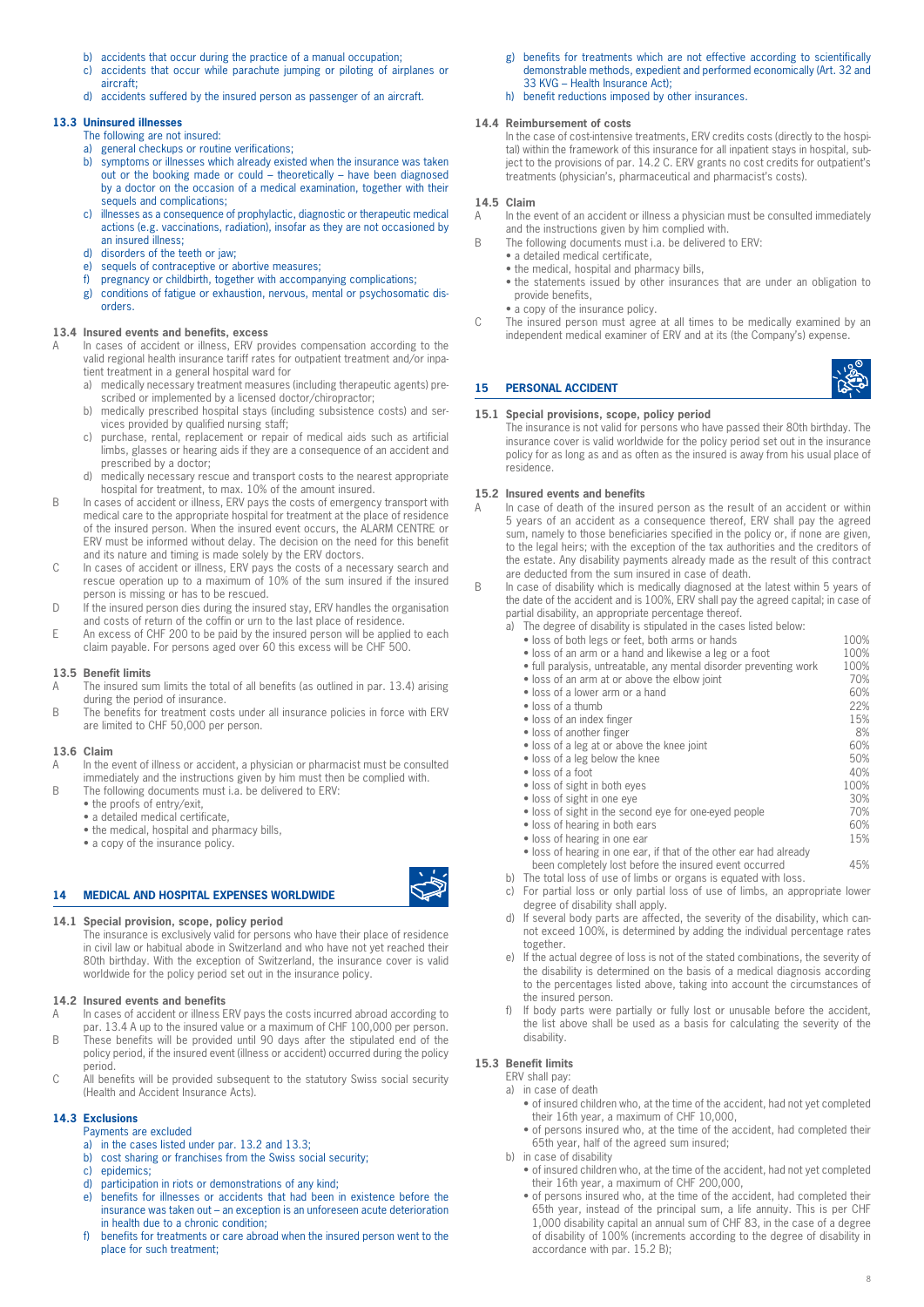- c) from all current accident insurances altogether (incl. AIR ACCIDENT) per person a maximum of
	- 1 million CHF on death,
	- 2 million CHF on disability.

If several insured persons suffer an accident due to the same event, the indemnities payable by ERV are limited to a maximum of 15 million CHF for death and disability. If the claims exceed this amount, this sum is applied proportionately.

# **15.4 Exclusions**

#### Payments are excluded in the cases listed under par. 13.2.

# **15.5 Claim**

- A Death as the result of an accident is to be advised in writing to ERV within 24 hours. If requested, the beneficiaries must permit an autopsy or exhumation to be carried out.
- B The following documents must i.a. be delivered to ERV:
	- the original of a detailed doctor's certificate and/or death certificate, • a copy of the insurance policy.
	-



# **16 AIR ACCIDENT**

#### **16.1 Scope, policy period**

The insurance cover is valid worldwide for the policy period set out in the insurance policy (par. 16.4 A is also applicable) for as long as and as often as the insured is away from his usual place of residence. If the 2x24 hour cover proposal is insured, the outward and return flights are covered but no other flights.

#### **16.2 Insured events**

- Insured are accidents sustained by an insured person who is the rightful passenger of a public aircraft. Also insured are accidents that occur during boarding and exiting, during runway taxiing of the aircraft, during parachute jumps in life-threatening situations and during emergency landings.
- B Events related to airline companies against which a prohibition of operations has been issued (e.g. in the EU) are not insured.

#### **16.3 Insured benefits**

- After an air accident suffered by the insured person or claimant, ERV pays
- the cost defined in par. 13.4 A and 13.5 B for a maximum of 5 years from the accident date,
- the benefits defined in par. 15.2 and 15.3 for death or disability.

#### **16.4 Aircraft hijacking, violent incidents on board or acts of war**

- A In case of acts of war or terrorist events, the insurance continues to be valid, in the case of prior expiry of the policy, for a year after the date of the hijacking, the parachute jump or the emergency landing. The above extensions of cover apply provided that the insured person was demonstrably not active in or was incited to take part in the relevant events.
- B Aircraft hijacking

Accidents are covered during deprivation of liberty after a hijacking of the aircraft used, during involuntary sojourns following a parachute jump to safety or an emergency landing as well as the subsequent direct return of the insured person to her place of residence or continuation of her journey to its original destination.

#### C Violent incidents on board

- Accidents related to acts or war or terrorist events are insured
- a) on board the insured aircraft, insofar as the accident is caused by persons who are also on board or by dangerous substances smuggled on board the aircraft;
- b) during deprivation of liberty after a hijacking of the aircraft used, during involuntary sojourns following a parachute jump to safety or an emergency landing as well as the subsequent direct return to the place of residence or the continuation of the journey to the original destination.
- D Acts of war
	- If a war breaks out
	- in which Switzerland or one of its neighbouring countries is involved,
	- between individual countries of Great Britain, the countries of the former Soviet Union, the USA, the People's Republic of China or between one of these countries and a European state,

the insurance cover becomes invalid 48 hours after the outbreak of hostilities. However, if the deprivation of liberty, parachute jump or emergency landing has already occurred, the insurance cover becomes invalid after one year.

#### **16.5 Claim**

- A Death as the result of an accident is to be advised in writing to ERV within 48 hours. If requested, the beneficiaries must permit an autopsy or exhumation to be carried out.
- B The following documents must i.a. be delivered to ERV:
	- the original of a detailed doctor's certificate and/or death certificate, • a copy of the insurance policy.

#### **17 AIRLINE AND SERVICE PROVIDER INSOLVENCY PROTECTION**

### **17.1 Special provision, scope, policy period**

The insurance shall apply worldwide for all bookings of (list is conclusive): Scheduled flights, cruise liners and ferries, train journeys, rental cars, guides, hotels, holiday apartments, taxis, sports facilities, sports events and sports equipment (hereinafter referred to as "service providers"). It shall begin upon full payment of the travel service and remain in place until termination of said service.

#### **17.2 Insured events**

ERV provides insurance protection in the event that the insured person cannot undertake or continue their booked travel service as a result of insolvency of the service provider. Service provider insolvency is taken to mean an Service provider inability to pay, filing for bankruptcy, going into administration or cessation of trading for financial reasons, irrespective of how long this situation may last.

#### **17.3 Insured benefits**

- If an insured person cannot undertake their travel service, ERV will assume the organisation and costs of transferring bookings to a new Service provider up to the cost of the services originally booked and paid for with the Service provider that has gone into administration, excluding, however, a processing fee and taxes, up to the insured value or a maximum of CHF 2,000 per person.
- B In the event of loss or damage during the trip, ERV will assume the costs of the return/onward journey of the insured person. For the return journey from neighbouring countries, the entitlement is limited to a first class rail ticket, provided the return rail journey per timetable to the airport in the home country is less than 6 hours. In the case of longer journeys, the entitlement comprises a return flight in economy class to the booked airport in the home country. Payments are limited by the insured value or to a maximum of CHF 2,000 per person. If the insured event during the trip affects not the homeward flight but an onward flight/intermediate stage to a further destination, ERV will, if the insured person so desires, assume the costs of the one-off onward flight/intermediate stage, insofar as these costs do not exceed those of a direct homeward flight. If the
- onward journey is chosen, no payment for the homeward flight will then be made. C If several insured persons are affected by one and the same insured event, the indemnities payable by ERV are limited to the maximum amount of 1 million CHF. If entitlements exceed this amount, the payments will be proportionately allocated.

#### **17.4 Exclusions** Payments are excluded

- a) if the booking of the travel service is transacted after the service provider's insolvency has first been announced;
- b) if the tour operator, the ALARM CENTRE or ERV has not given its prior approval to the benefits in accordance with par. 17.3;
- c) for all-inclusive tours booked through tour operators;
- d) for bankruptcy of the travel agent or tour operator commissioned with organising the travel service.

#### **17.5 Claim**

A In order to be entitled to benefits from ERV, the tour operator, the ALARM CENTRE or ERV must be notified immediately when an insured event occurs.

- B The following items must i.a. be delivered to ERV: • the confirmation of the booking/invoice for the travel service as well as the
	- bill(s) for the cancellation or the subsequent journey costs (originals), • the official confirmation that the airline has gone into administration,
	- a copy of the insurance policy.

#### **18 VOLCANIC ERUPTION AND NATURAL DISASTERS**

#### **18.1 Special provision, scope, policy period**

The insurance is valid worldwide and takes effect when full payment has been made for the travel service. Regardless of the booking date, the insurance cover is valid for the last 28 days before departure until the completion of the booked travel service.

#### **18.2 Insured events**

ERV provides insurance protection in the event that the insured person cannot undertake or continue their journey as a result of an Act of God, in so far as this occurred after the insurance was taken out.

#### **18.3 Insured benefits**

- A The total benefits provided by ERV are limited by the insured value or to a maximum of CHF 2,000 per event and person.
- B If an insured person is unable to set out on his journey, ERV
	- either takes care of the organisation and costs of rebooking
	- or pays cancellation costs effectively incurred (in each case excluding the administrative charges and taxes).
- C If a claim occurs during the travel, ERV pays
	- either the additional costs of an unplanned return journey based on 1st class rail and economy class air travel
	- or the additional costs for continuation of the journey including accommodation, subsistence and communication costs (for not more than 7 days) subject to a maximum amount of CHF 700 per person.
- D If several insured persons are affected by one and the same insured event, the indemnities payable by ERV are limited to the maximum amount of 1 million CHF. If entitlements exceed this amount, the payments will be proportionately allocated.

# **18.4 Exclusions**

Payments are excluded, if the tour operator, the ALARM CENTRE or ERV has not given its prior approval to the benefits in accordance with par. 18.3.

#### **18.5 Claim**

In order to be entitled to benefits from ERV, the tour operator, the ALARM CENTRE or ERV must be notified immediately when an insured event occurs.